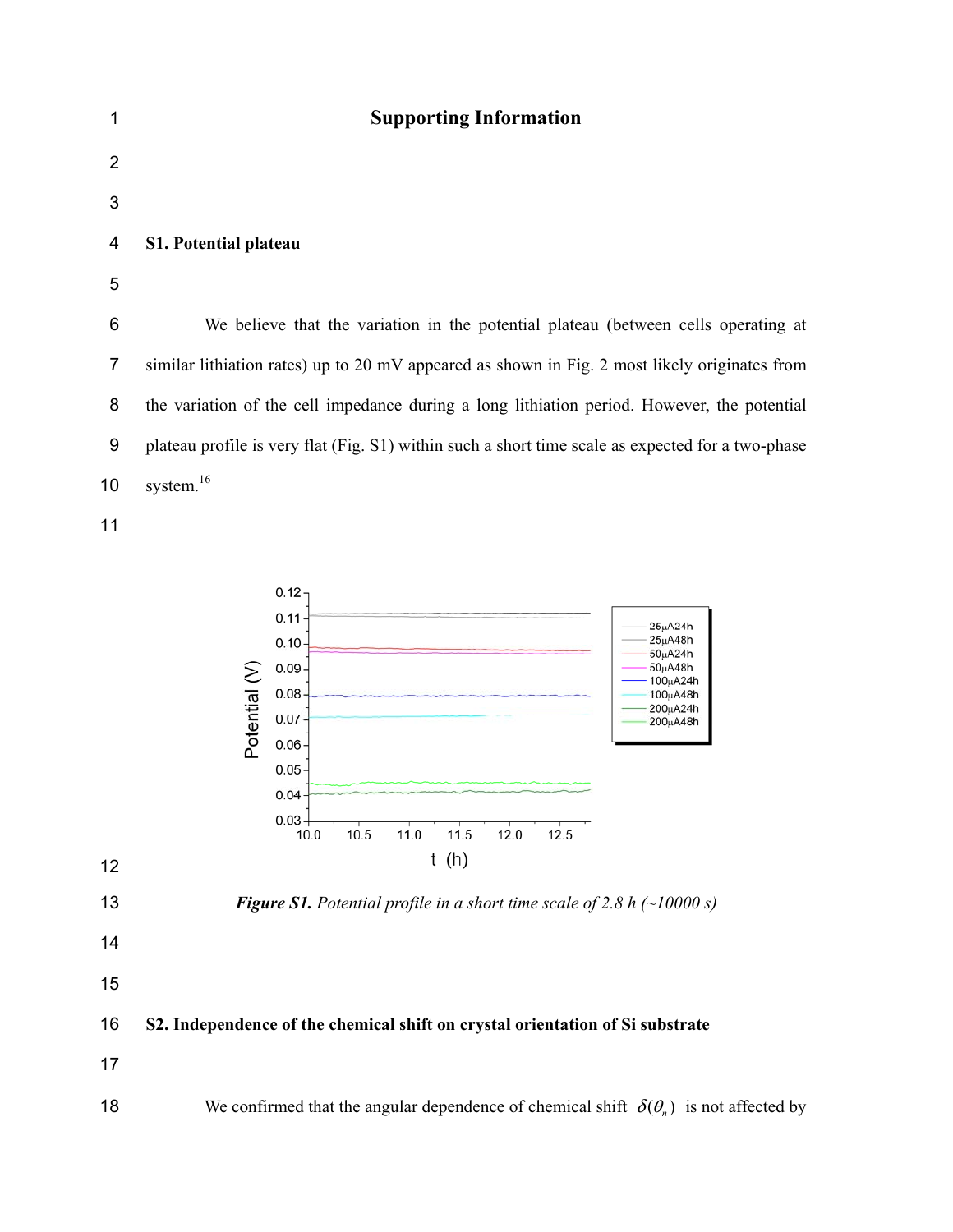the configuration between the external magnetic field and the crystal orientation of Si 20 substrate. The Si wafer was lithiated at a constant current density of 200  $\mu$ A/cm<sup>2</sup> for 24 hours 21 and  $\delta(\theta_n)$  was investigated while rotating the sample along the <100> and <110> direction 22 of the Si substrate. The two curves of  $\delta(\theta_n)$  with different rotation axes well coincide as shown in Fig. S2.



**26** *Figure S2.* Chemical shift  $\delta(\theta_n)$  with different configurations between the external magnetic *field and crystal orientation of Si substrate. The crystal orientation appeared in the x-axis becomes parallel to the external magnetic field while rotating the sample along <110> (upper) and <100> (lower) direction.* 

## **S3. Variation of the chemical shift at different current densities**

In order to confirm reproducibility of our measurement and find a variation of the chemical shift under a given current density, the angle resolved static NMR measurements were repeated a few times by making identical cells. A similar trend as shown in Fig. 4 was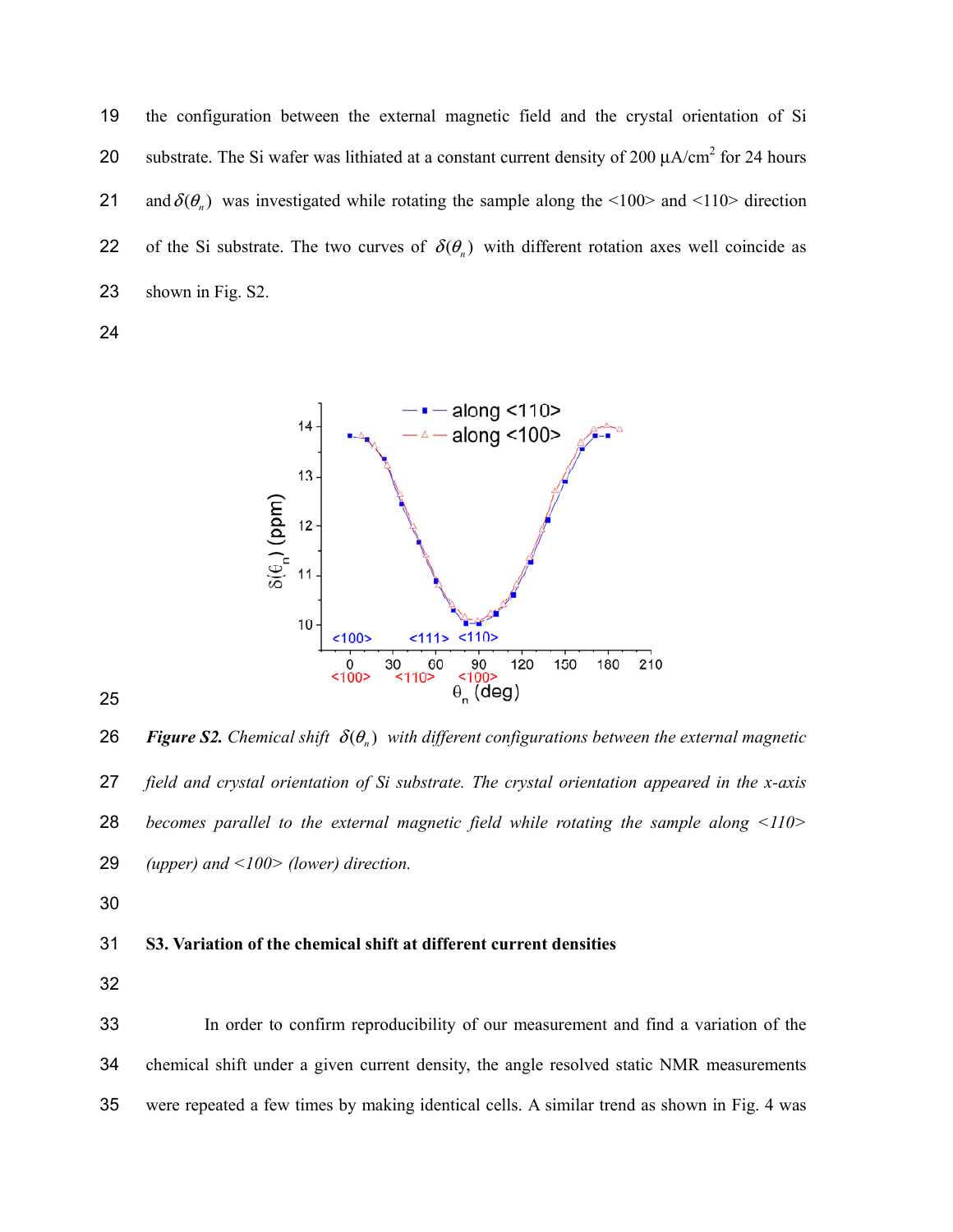found from the results (Fig. S3) of repeated experiments and the variation of the chemical shift is not large enough to disturb overall trend. The results are summarized in the Table S1, 38 where the range of  $\delta(0^\circ) - \delta(90^\circ)$  is about 2 ~ 4 ppm.



*Figure. S3. Results of repeated static NMR measurements. The curves marked by larger* 

*symbol are selected for the Fig. 4.*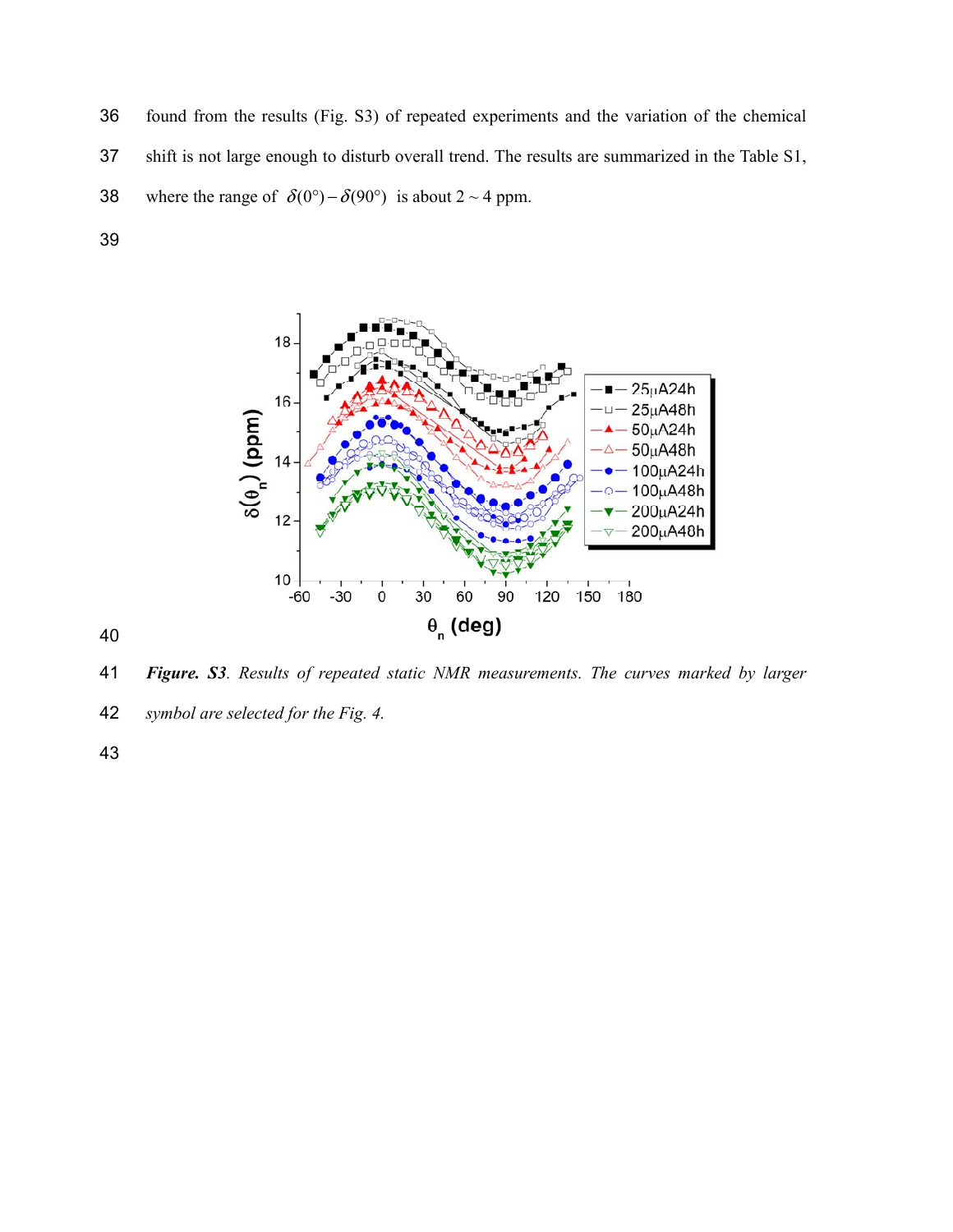- *lithiation condition is selected for the Fig. 4.*
- 

| Condition    | Cell #           | $\delta(0^{\circ})$ | $\delta(90^\circ)$ | $\delta(0^\circ) - \delta(90^\circ)$ | $\delta_{\scriptscriptstyle M}$ | Variation of $\delta_{\scriptscriptstyle M}$ |
|--------------|------------------|---------------------|--------------------|--------------------------------------|---------------------------------|----------------------------------------------|
|              | $\mathbf{1}$     | 18.5                | 16.3               | 2.2                                  | 17.0                            |                                              |
| $25\mu A24h$ | $\boldsymbol{2}$ | 17.2                | 15.0               | 2.2                                  | 15.7                            | $15.7 \sim 17.0$                             |
|              | $\mathbf{3}$     | 17.5                | 15.1               | 2.4                                  | 15.9                            |                                              |
|              | $\mathbf{1}$     | 18.0                | 16.0               | $2.0\,$                              | 16.7                            |                                              |
| $25\mu A48h$ | $\boldsymbol{2}$ | 17.7                | 14.6               | 3.1                                  | 15.6                            | $15.6 \sim 17.5$                             |
|              | $\mathbf{3}$     | 18.8                | 16.8               | $2.0\,$                              | 17.5                            |                                              |
|              | $\mathbf{1}$     | 16.7                | 14.3               | 2.4                                  | 15.1                            |                                              |
| 50µA24h      | $\boldsymbol{2}$ | 16.0                | 13.7               | 2.4                                  | 14.5                            | $14.46 \sim 15.13$                           |
|              | $\mathbf{3}$     | 16.5                | 13.8               | 2.7                                  | 14.7                            |                                              |
|              | $\mathbf{1}$     | 16.5                | 14.3               | 2.2                                  | 15.0                            | $14.2 \sim 15.0$                             |
| 50µA48h      | $\boldsymbol{2}$ | 16.2                | 13.2               | 3.0                                  | 14.2                            |                                              |
|              | $\mathbf{1}$     | 15.3                | 12.5               | 2.8                                  | 13.4                            |                                              |
| 100µA24h     | $\boldsymbol{2}$ | 15.5                | 11.9               | 3.6                                  | 13.1                            | $12.2 \sim 13.4$                             |
|              | $\mathbf{3}$     | 13.9                | 11.3               | 2.6                                  | 12.2                            |                                              |
|              | $\mathbf{1}$     | 14.7                | 12.1               | 27                                   | 13.0                            |                                              |
| 100µA48h     | $\boldsymbol{2}$ | 14.3                | 12.2               | 2.1                                  | 12.9                            | $12.7 - 13.0$                                |
|              | $\mathbf{3}$     | 14.7                | 11.8               | 2.9                                  | 12.7                            |                                              |
|              | $\mathbf{1}$     | 13.0                | 10.6               | 2.4                                  | 11.4                            |                                              |
| 200µA24h     | $\boldsymbol{2}$ | 13.9                | 10.9               | 3.0                                  | 11.9                            | $11.3 \sim 11.9$                             |
|              | $\mathbf{3}$     | 13.3                | $10.2\,$           | 3.1                                  | 11.3                            |                                              |
| 200µA48h     | $\mathbf{1}$     | 13.1                | 10.5               | 2.6                                  | 11.4                            | $11.4 - 11.9$                                |
|              | $\boldsymbol{2}$ | 14.3                | 10.7               | 3.6                                  | 11.9                            |                                              |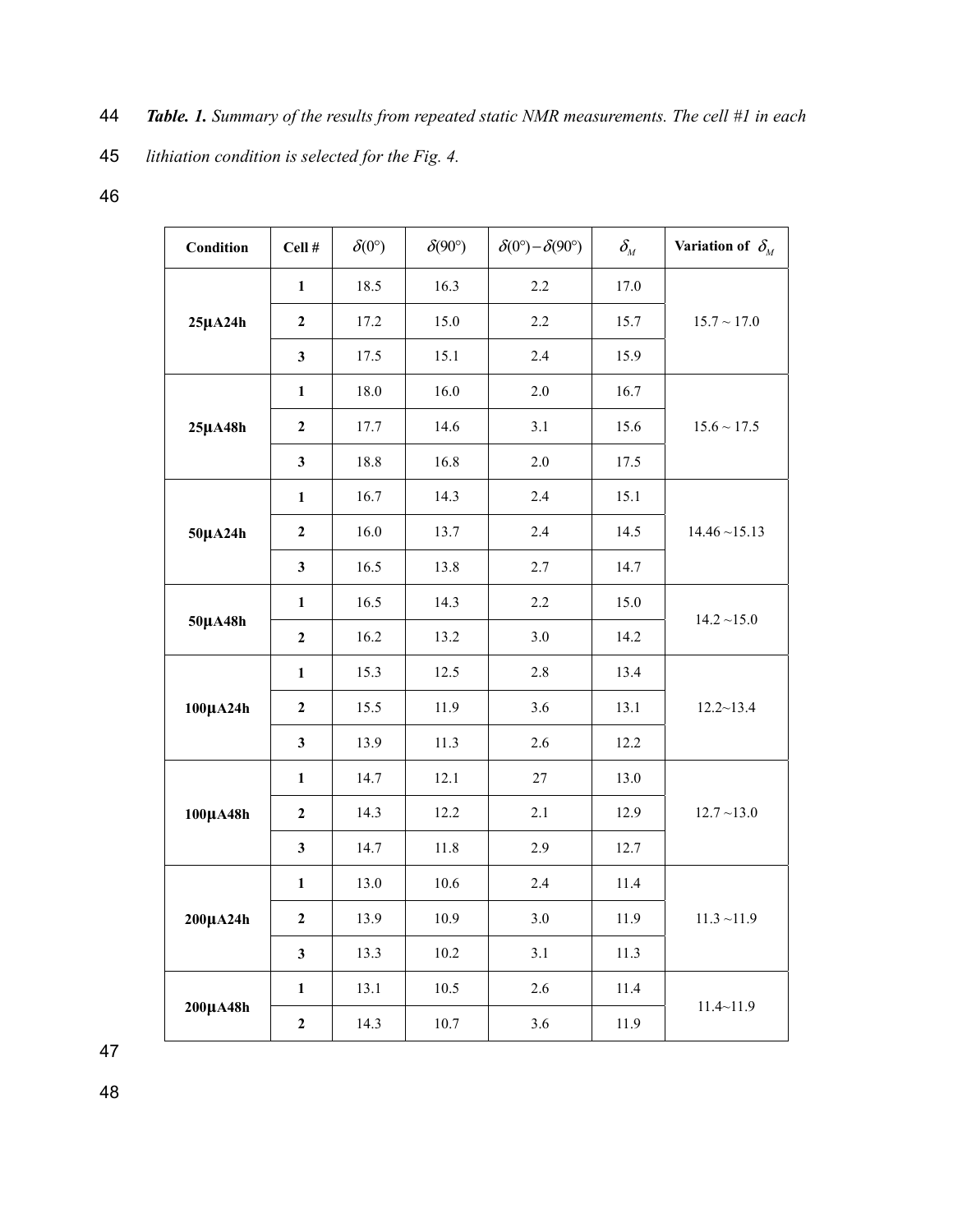A silicon wafer was lithiated at a constant current density of 100 μA/cm<sup>2</sup> for 24 hours and it was ground in the glove box by using a porcelain pestle and mortar to make a 53 powdered sample. Static NMR measurements were performed on the plates at  $\theta_n \sim 54.7^\circ$ before grinding and both static and MAS NMR measurements were performed on ground sample as preliminary experiments in this study. Grinding the sample influenced the linewidth and peak position as shown in Fig. S4. In static NMR spectrum on ground sample, the linewidth is much broader than that of the plate sample. The peak position located at 13 ppm in the static NMR spectrum for the plate sample is shifted to 18 ppm and an additional side peak at around 0 ppm appears. In addition, the MAS NMR spectrum for the ground sample is different from the spectrum taken for the plate sample (Fig. 6) under the similar spinning rates, indicating that unknown reactions may be involved during grinding. For this 62 reason, an alternative method, horizontal stacking of small  $Li<sub>x</sub>Si$  wafer pieces with  $SiO<sub>2</sub>$ particles in the rotor, was adopted for MAS NMR measurement.



65 *Figure. S4. Bulk static NMR spectrum at*  $\theta_n \sim 54.7^\circ$ , particles static and MAS NMR spectrum.